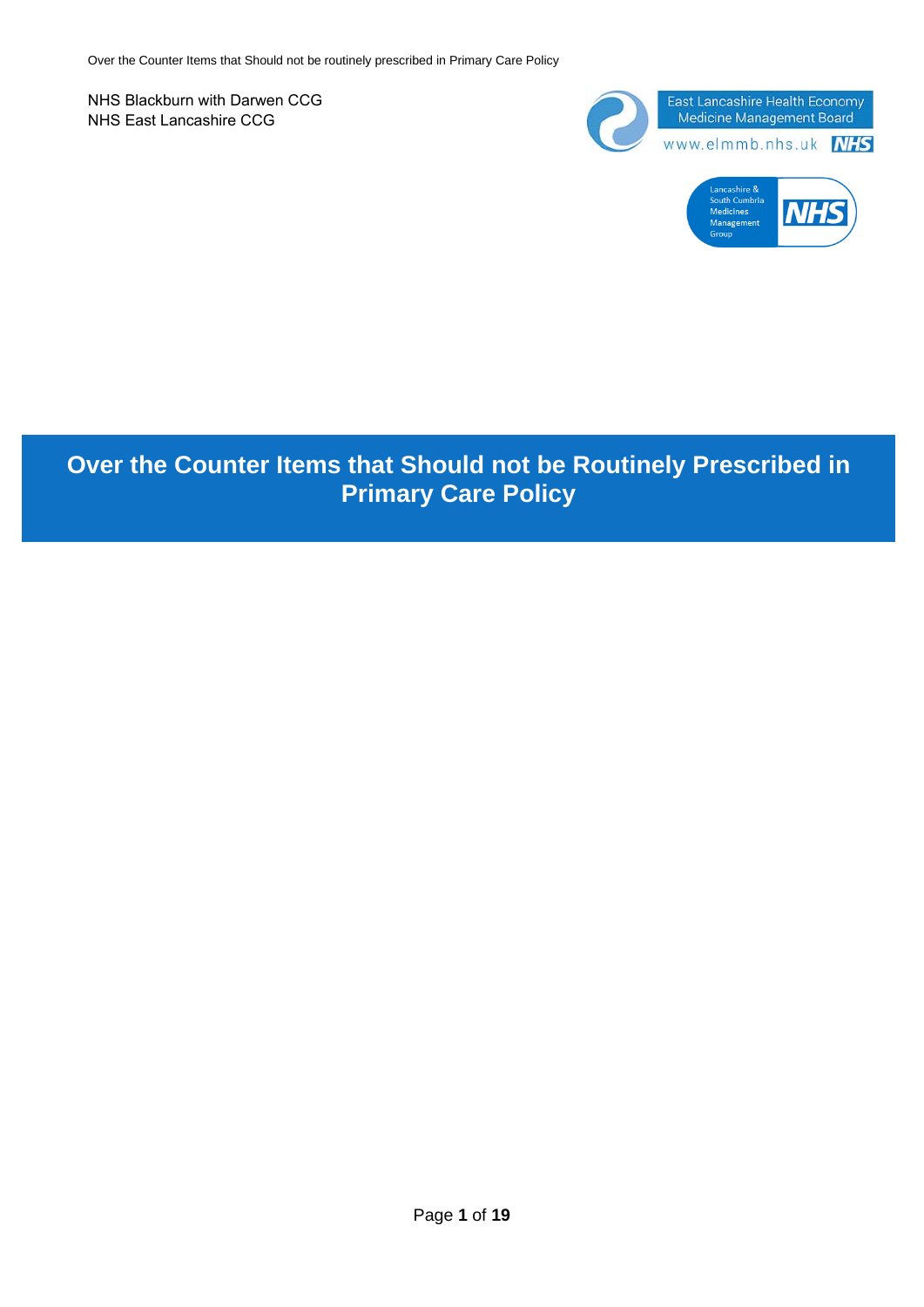| <b>Version</b><br><b>Number</b>    | <b>Amendments made</b>     | <b>Author</b>  | <b>Date</b>      |  |
|------------------------------------|----------------------------|----------------|------------------|--|
| 1.0                                |                            | Paul Tyldesley | November<br>2019 |  |
| 1.1                                | Vaginal moisturisers added | Paul Tyldesley | <b>June 2020</b> |  |
|                                    |                            |                |                  |  |
| Date of next review: November 2022 |                            |                |                  |  |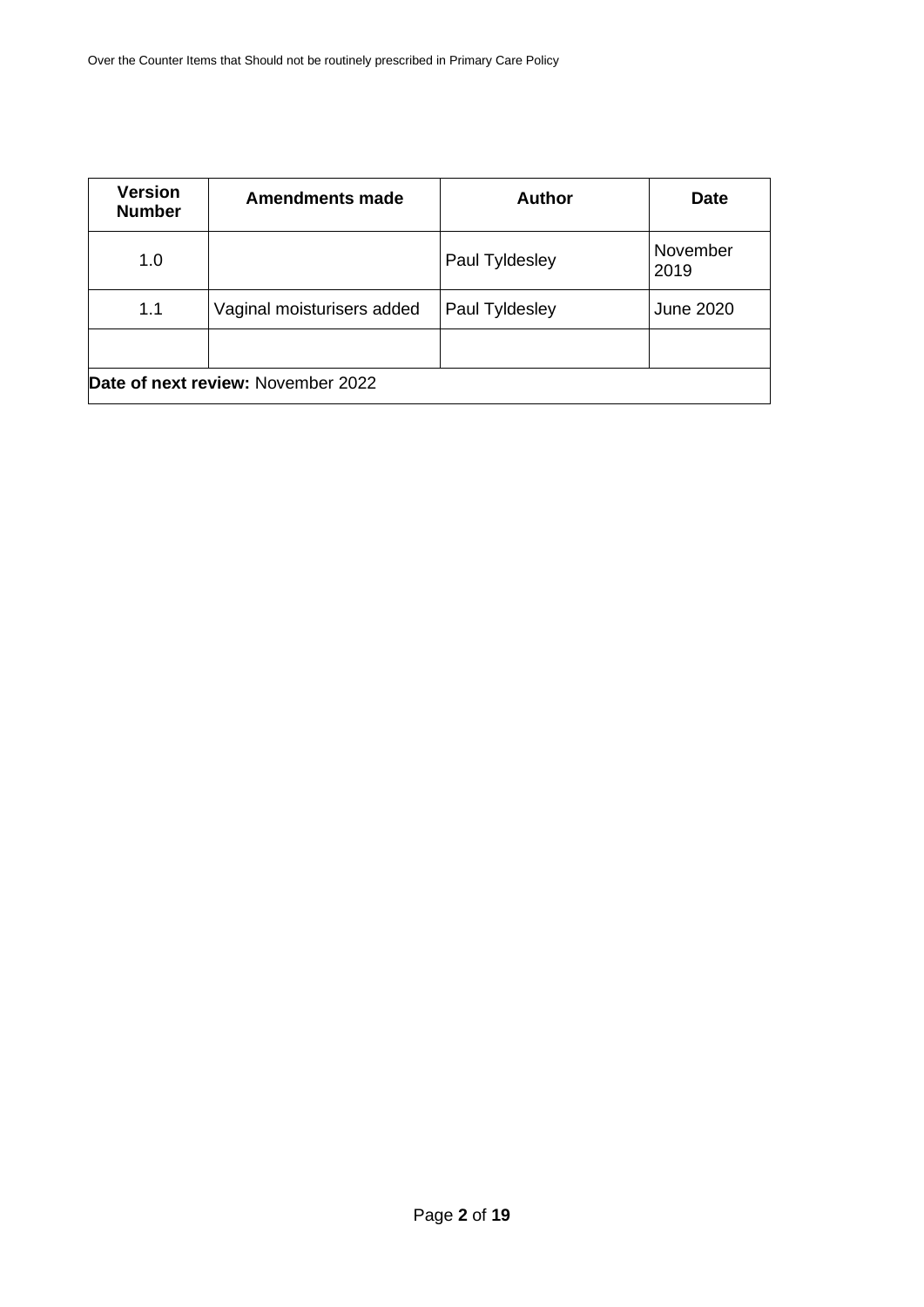# Contents

| Appendix 2 – Example products for conditions or over the counter items that could be restricted. 18 |
|-----------------------------------------------------------------------------------------------------|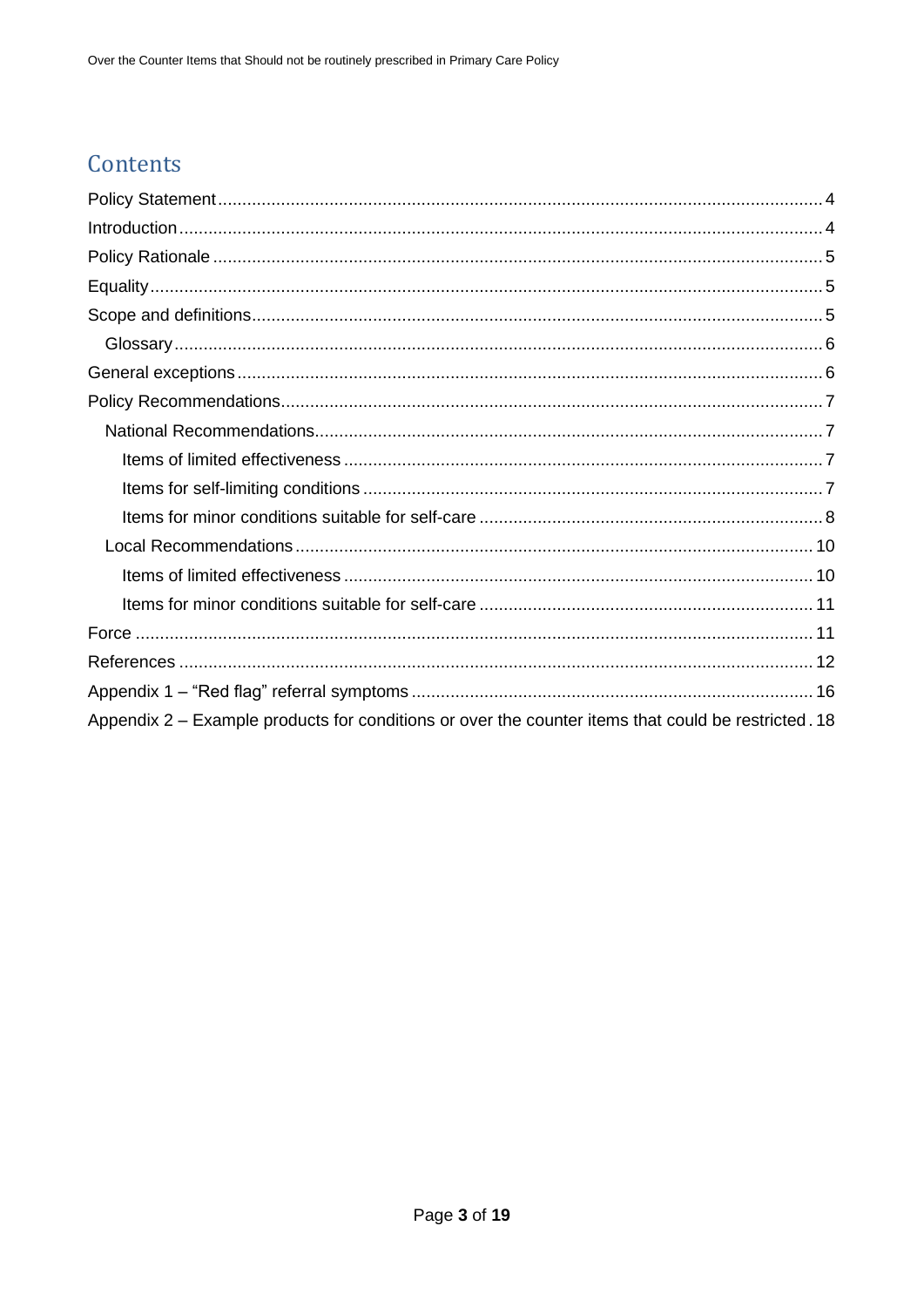NHS Blackburn with Darwen CCG NHS East Lancashire CCG



### **Over the Counter Items that Should not be Routinely Prescribed in Primary Care Policy**

### **Policy Statement**

**NHS Blackburn with Darwen and NHS East Lancashire CCGs will not routinely fund the prescribing of medicines and treatments for minor or short-term conditions where:** 

- **• self-care is the most appropriate route**
- **• medicines and treatments are available to buy over the counter**

**NHS Blackburn with Darwen and NHS East Lancashire CCG**s **will not routinely fund the prescribing of medicines and treatments for ANY medical condition where:** 

- **• there is insufficient evidence of clinical benefit or costeffectiveness**
- **• the medical condition is minor or self-limiting and has no need of clinical treatment**

### **Introduction**

In developing local commissioning policies, the CCGs will commission treatments or services which accord with all of the following principles:

- Appropriateness
- **Fffectiveness**
- Cost-effectiveness
- **Ethics**
- Affordability

A number of treatments which should be considered a LOW PRIORITY are detailed within this policy. By reducing spend on treating conditions that are self-limiting or which lend themselves to self-care, or on items for which there is little evidence of clinical effectiveness, these resources can be used for other higher priority areas that have a greater impact for patients, support improvements in services and/or deliver transformation that will ensure the long-term sustainability of the NHS.

#### **Criteria for inclusion on the Low Priority Prescribing List:**

- Treatments for self-limiting conditions.
- Treatments used for minor ailments, which are suitable for self-care.
- Treatments where there is insufficient evidence of clinical benefit or cost-effectiveness.

Self-care is widely acknowledged as an important solution to managing demand and keeping the NHS sustainable. Supporting people to self-manage common conditions such as coughs and colds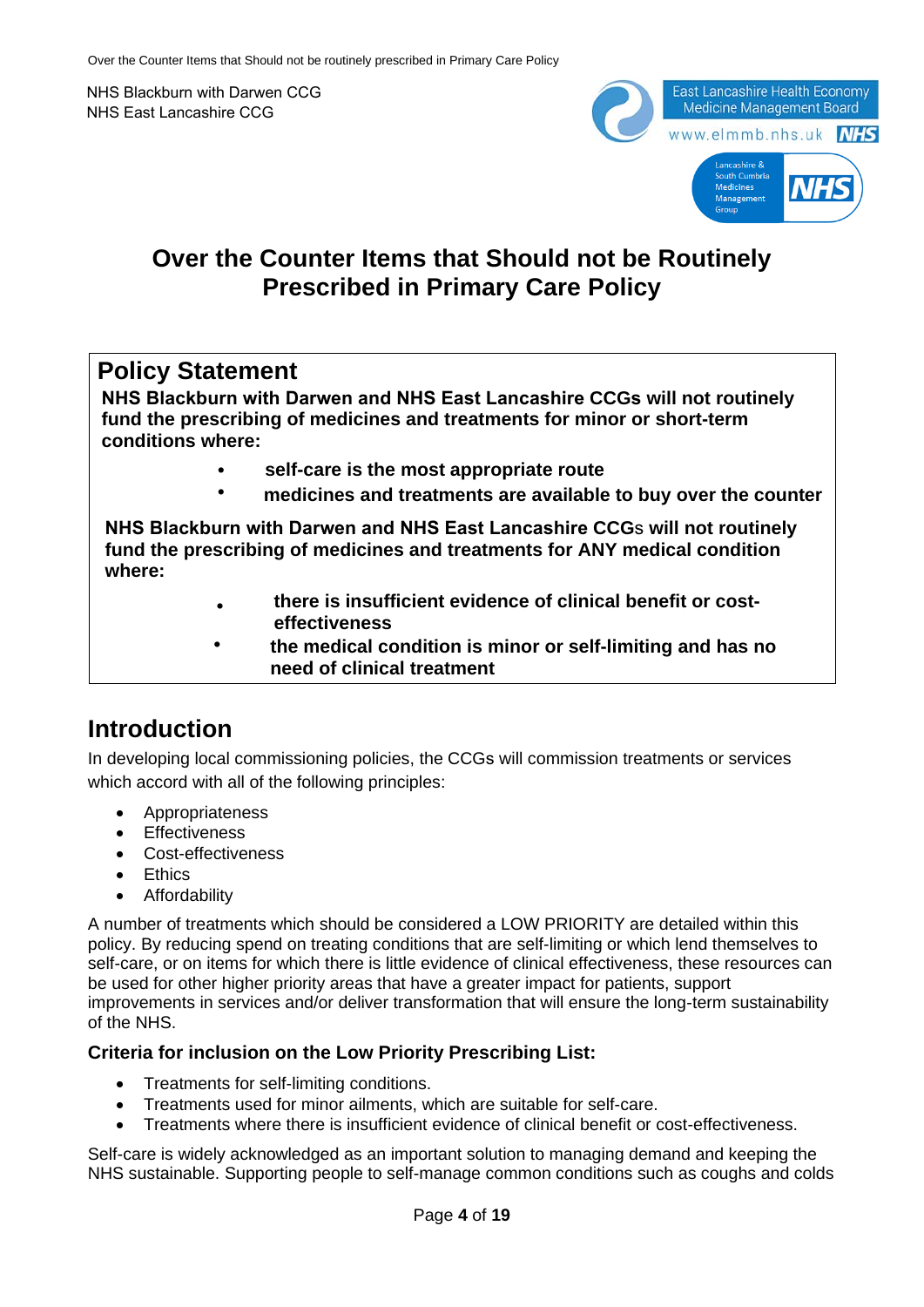could help bring down the 57 million GP consultations each year for minor ailments, a situation which costs the NHS approximately £2 billion and takes up to an hour a day on average for every GP. [1]

Promoting the concept of self-care and increasing the awareness that there are alternatives to making GP appointments, or attendance at Out-of-Hours services or A&E departments with minor conditions, will encourage patients to explore self-care in the future, so changing the culture of dependency on the NHS.

#### **Clinicians should only prescribe medicines that are known to be clinically effective and provide a health benefit to patients, at a cost which is acceptable to the local health economy.**

# **Policy Rationale**

NHS Blackburn with Darwen and NHS East Lancashire CCGs advise that only treatments that are clinically effective and provide a clear health benefit to patients are appropriate for prescribing on NHS prescriptions. This is to ensure that NHS resources provide interventions with a proven health gain for the population. Clinical Commissioning Groups (CCG's) are encouraged to prioritise resources based on evidence of the clinical effectiveness and safety of treatments, their cost effectiveness and on which interventions provide the best health outcomes.

In the case of treatments which can be prescribed on NHS prescriptions, NHS Blackburn with Darwen and NHS East Lancashire CCGs advise that clinicians review all treatments that provide limited health benefit. These treatments are considered a LOW PRIORITY and not according with the principles of effectiveness and cost-effectiveness unless patients fall into an exception category.

For some medicines that are used to treat minor ailments or self-limiting conditions, a consultation with a GP is not the most appropriate means for diagnosing and treating the condition. These products can be purchased from pharmacies and supermarkets. Pharmacists are experts on providing advice around minor ailments; pharmacies are easy to access without an appointment and provide local Minor Ailments Schemes and/or the opportunity to have a consultation with the pharmacist. This will free up GP time to see more complex patients.

Some other products are clinically ineffective or are not cost effective. These treatments may not have undergone rigorous clinical trials to demonstrate that they are effective. It is inappropriate and unaffordable to direct NHS resources towards products that have limited proven efficacy or safety in preference to medicines that have a more established evidence base.

# **Equality**

All residents of NHS Blackburn with Darwen and NHS East Lancashire CCGs who use medicines for minor or self-limiting conditions could be affected by the guidance in this policy (unless covered by the exceptions below). This policy is in accordance with national guidance produced by NHS England and throughout the development of the policy NHS Blackburn with Darwen and NHS East Lancashire CCGs have:

- Given due regard to the need to protect people from various types of discrimination including those people who share protected characteristics as cited under the Equality Act 2010.
- Given regard for the need to reduce inequalities between patients in access to, and outcomes from healthcare services.

Both national and local consultations have been undertaken to inform the development of the policy. Based on feedback from the consultation exercises, a number of exceptions have been included in the guidance to mitigate the risk of inequality and to ensure that vulnerable groups are not at risk. [2]

# **Scope and definitions**

The scope of this policy includes conditions for which items are available to purchase over the counter, and should not be routinely prescribed in primary care. This includes items for: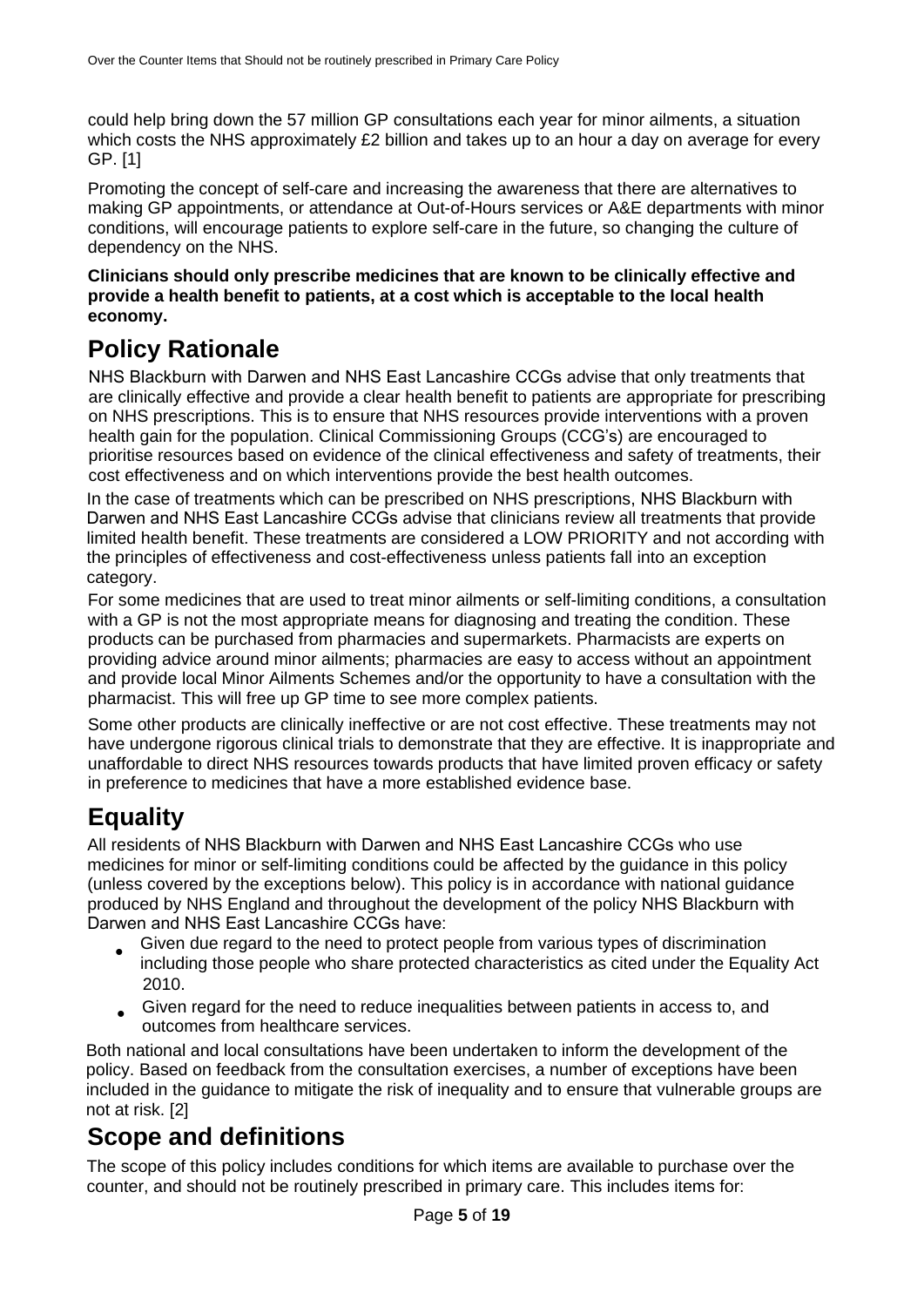- Self-limiting conditions that do not necessitate treatment.
- Minor conditions/ailments where treatments can be purchased over the counter.
- Items which have limited available evidence of clinical and cost effectiveness.

The scope of this policy does not include the provision of over the counter items which are supplied via hospital/secondary care.

#### **Glossary**

CCG: Clinical Commissioning Group

NICE: National Institute for Health and Care Excellence

#### OTC: Over the counter

ACBS: The Advisory Committee for Borderline Substances

### **General exceptions**

For vitamins, minerals, and those self-limiting conditions where there is limited evidence of clinical effectiveness for the treatments used (e.g. OTC items for cough, sore throat and infant colic), the general exceptions do not apply. Specific exceptions are included (if applicable) under the relevant item and/or condition.

This guidance applies to all patients, including those who would be exempt from paying prescription charges, unless they fall under the exceptions outlined.

CCGs will need to ensure that **community pharmacists** are reminded of '**red flag**' referral symptoms (appendix 1) for patients presenting with symptoms related to the conditions covered by this consultation. **GPs and/or pharmacists should refer patients to NHS Choices, the Self Care Forum or NHS 111 for further advice on when they should seek GP Care.**

**General Exceptions to the Guidance**: There are however, certain scenarios where patients should continue to have their treatments prescribed and these are outlined below:

- Patients prescribed an OTC treatment for a long-term condition (e.g. regular pain relief for chronic arthritis or treatments for inflammatory bowel disease).
- For the treatment of more complex forms of minor illnesses (e.g. severe migraines that are unresponsive to over the counter medicines).
- For those patients that have symptoms that suggest the condition is not minor (i.e. those with red flag referral symptoms for example indigestion with severe pain.)
- Treatment for complex patients (e.g. immunosuppressed patients).
- Patients on prescription only treatments.
- Patients prescribed OTC products to treat an adverse effect or symptom of a more complex illness and/or prescription only medications should continue to have these products prescribed on the NHS.
- Circumstances where the product license doesn't allow the product to be sold over the counter to certain groups of patients. This may vary by medicine, but could include babies, children and/or women who are pregnant or breastfeeding. Community Pharmacists will be aware of what these are and can advise accordingly.
- Patients with a minor condition suitable for self-care that has not responded sufficiently to treatment with an OTC product.
- Patients where the clinician considers that the presenting symptom is due to a condition that would not be considered a minor condition.
- Circumstances where the prescriber believes that in their clinical judgement, exceptional circumstances exist that warrant deviation from the recommendation to self-care.
- Individual patients where the clinician considers that their ability to self-manage is compromised as a consequence of medical, mental health or significant social vulnerability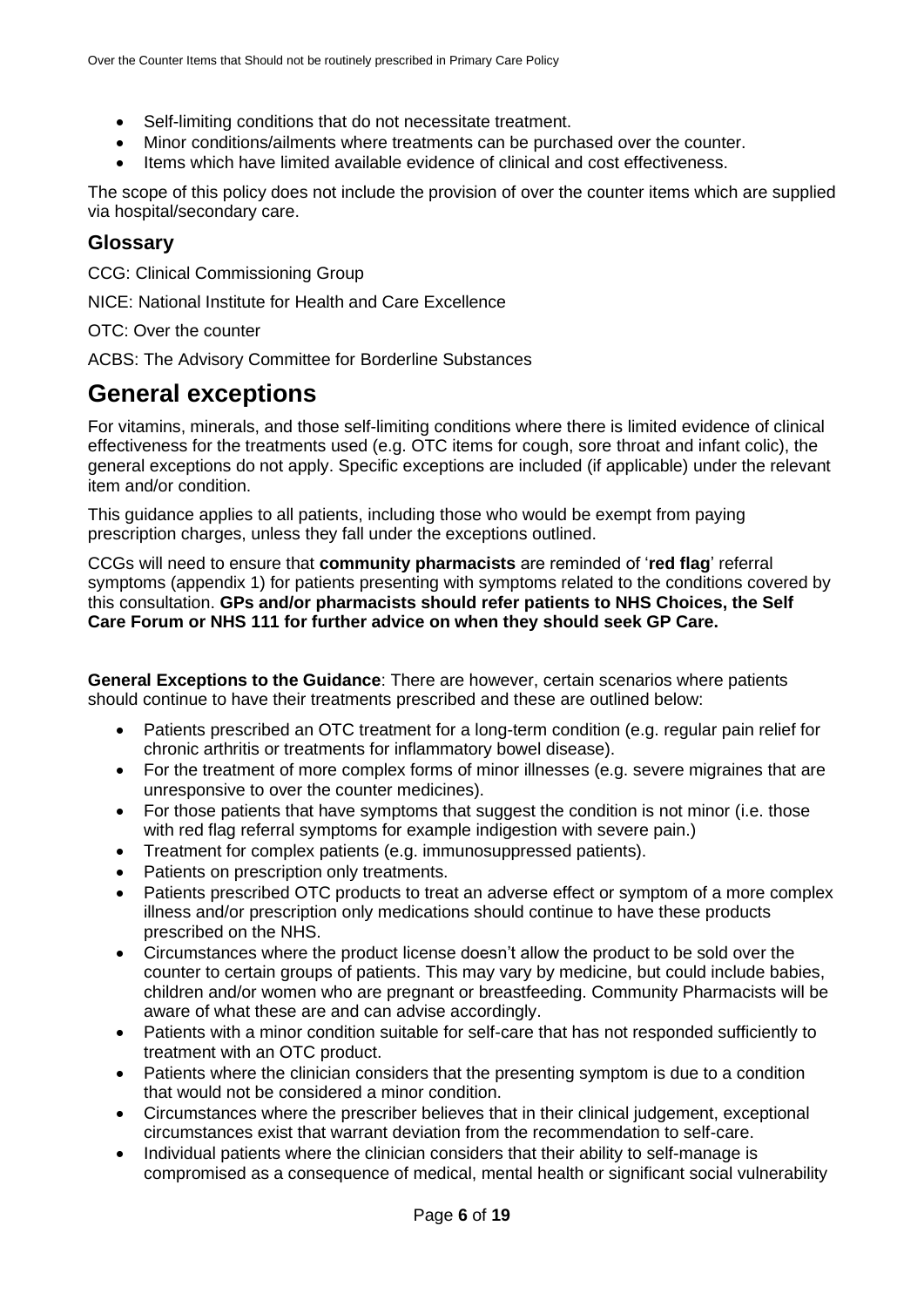to the extent that their health and/or wellbeing could be adversely affected, if reliant on selfcare. Please note that being exempt from paying a prescription charge does not automatically warrant an exception to the guidance. Consideration should also be given to safeguarding issues.

### **Policy Recommendations**

The conditions included in this policy are derived from the National guidance of NHS England and locally identified conditions/items.

#### **National Recommendations**

#### **Items of limited effectiveness**

Items of limited effectiveness are those items with insufficient high-quality evidence to demonstrate their effectiveness.

#### **CCGs are advised that routinely prescribing items of limited effectiveness is not recommended in primary care.**

**1. Probiotics**

Exceptions –

- None
- **2. Vitamins and minerals**
	- Exceptions
		- Medically diagnosed deficiency, including for those patients who may have a lifelong or chronic condition or have undergone surgery that results in malabsorption. Continuing need should however be reviewed on a regular basis. (NB maintenance or preventative treatment is not an exception).
		- Calcium and vitamin D for osteoporosis.
		- Malnutrition including alcoholism (see NICE guidance)
		- Patients suitable to receive Healthy start vitamins for pregnancy or children between the ages 6 months to their fourth birthday. (NB this is not on prescription but commissioned separately).
		- Prescribable high dose folic acid

#### **Items for self-limiting conditions**

A condition is considered to be self-limiting if it ultimately resolves without the need for treatment. Self-limiting conditions tend to last for a short duration (in many cases less than 10 days) and some self-limiting conditions may not cause the patient any noticeable symptoms. Treatments for self-limiting conditions are intended to provide symptomatic relief and may also shorten the duration of the illness in certain cases.

General exceptions should be considered for all self-limiting and minor conditions.

"Red flag" referral symptoms exceptions are detailed in appendix 1 and are based on the "When to get medical help" section for conditions on the NHS choices website (https://www.nhs.uk/pages/home.aspx) or the information contained in the Self Care Forum fact sheets (http://www.selfcareforum.org/fact-sheets/).

#### **CCGs are advised that routinely prescribing items for self-limiting conditions is not recommended in primary care.**

#### **3. Acute sore throat**

Exceptions –

• "Red flag" referral symptoms

#### **4. Infrequent cold sores of the lip**

Exceptions –

• Immunocompromised patients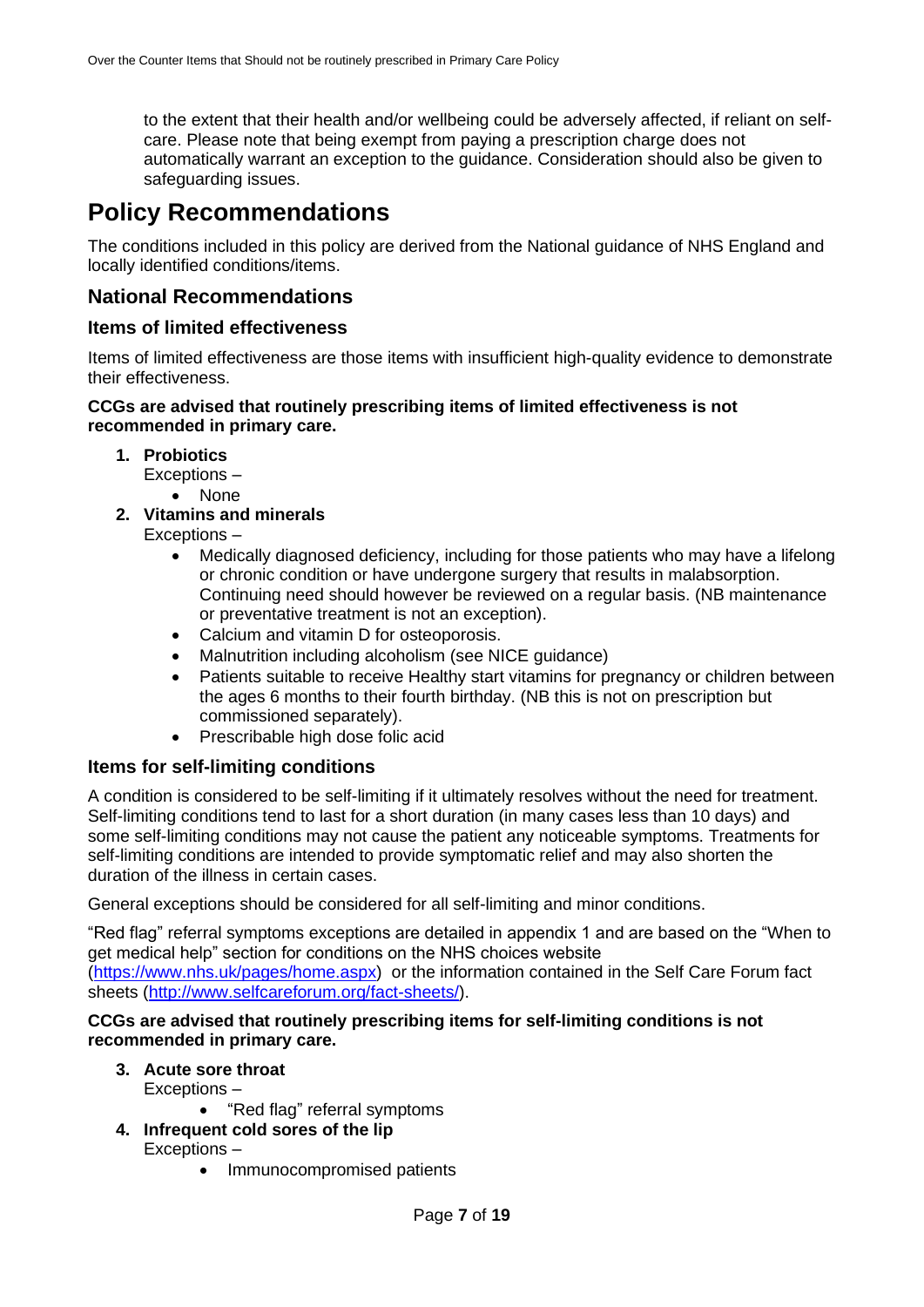- "Red flag" referral symptoms
- **5. Conjunctivitis** Exceptions –
	- "Red flag" referral symptoms

#### **6. Cough, colds and nasal congestion** Exceptions –

• "Red flag" referral symptoms

- **7. Mild cradle cap (mild seborrheic dermatitis – infants)** Exceptions –
	- If causing distress to the infant and not improving
	- "Red flag" referral symptoms
- **8. Haemorrhoids** Exceptions –
	- "Red flag" referral symptoms
- **9. Infant colic** Exceptions –
	- "Red flag" referral symptoms
- **10. Mild cystitis**

Exceptions –

• "Red flag" referral symptoms

#### **Items for minor conditions suitable for self-care**

Many minor ailments are of short duration, have no long-term health implications and can often be self-managed by the individual. Products aimed at treating the symptoms of many of these ailments may not offer value for money and should not be prescribed. For other minor ailments patients may feel that they require the support and advice of a health professional. Community pharmacists are available as a walk-in service and can offer advice and a wide range of treatments without the need for a prescription; or can signpost patients to the right medical care if they need it.

#### **CCGs are advised that routinely prescribing items for minor conditions suitable for selfcare is not recommended in primary care.**

**11. Mild irritant dermatitis**

Exceptions –

• None **12. Mild dandruff**

Exceptions –

- Scalp psoriasis
- "Red flag" referral symptoms
- **13. Diarrhoea (adults)**

Exceptions –

- "Red flag" referral symptoms
- **14. Mild dry eyes/sore tired eyes and eye care**
	- Exceptions
		- **None**
- **15. Earwax**

Exceptions –

• "Red flag" referral symptoms

#### **16. Excessive sweating (hyperhidrosis)**

Exceptions –

- Night sweats (e.g. an adverse drug reaction, anxiety/depression or the menopause)
- **17. Head lice**

Exceptions –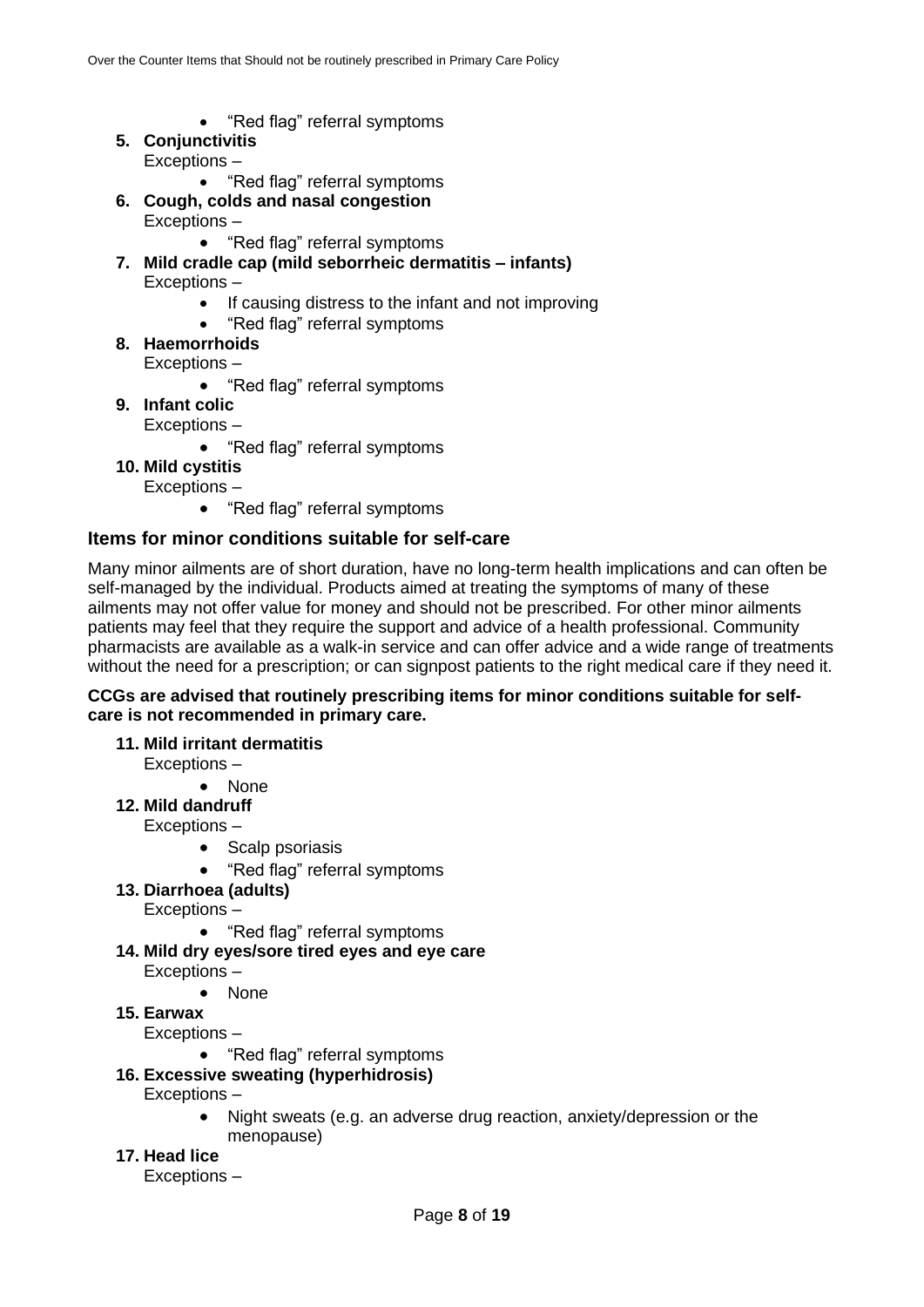- None
- **18. Indigestion and heartburn**
	- Exceptions
		- "Red flag" referral symptoms
- **19. Infrequent constipation (resolving within 3 days)**
	- Exceptions
		- "Red flag" referral symptoms
- **20. Infrequent migraine (infrequent defined by NHS choices as no more than 5 days per month)**

Exceptions –

- "Red flag" referral symptoms
- **21. Insect bites and stings**
	- Exceptions
		- "Red flag" referral symptoms
- **22. Mild acne (NICE defines mild as predominantly non-inflamed acne with few inflamed lesions)**

Exceptions –

- None
- **23. Mild dry skin**
	- Exceptions
		- "Red flag" referral symptoms
- **24. Sunburn due to excessive sun exposure**

Exceptions –

- Young children and babies
- "Red flag" referral symptoms
- **25. Sun protection**

Exceptions –

• ACBS approved indications of photodermatoses

#### **26. Mild to moderate hay fever/seasonal rhinitis**

Exceptions –

- None
- **27. Minor burns and scalds**
	- Exceptions
		- More serious burns always require professional medical attention.
		- Burns requiring hospital A&E treatment include but are not limited to:
			- o all chemical and electrical burns;
			- o large or deep burns (bigger than your hand);
			- o burns that cause white or charred skin;
			- o burns on the face, hands, arms, feet, legs or genitals that cause blisters.
- **28. Minor conditions associated with pain, discomfort and/or fever (e.g. aches and sprains, headache, period pain, back pain)**

Exceptions –

- None
- **29. Mouth ulcers**
	- Exceptions
		- None
- **30. Nappy rash**
	- Exceptions
		- None
- **31. Oral Thrush**
	- Exceptions
		- None
- **32. Prevention of dental caries**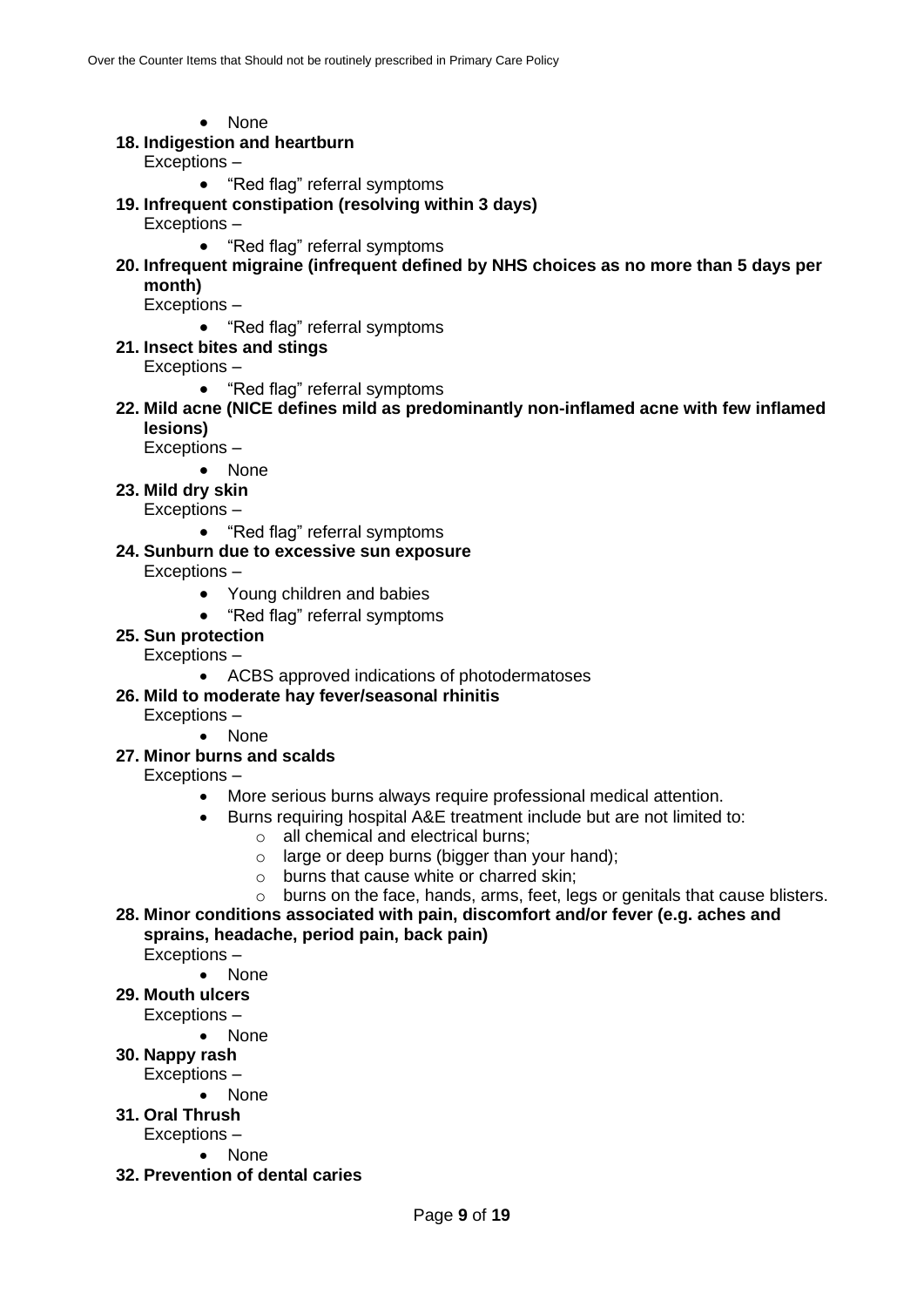Exceptions –

• None

#### **33. Ringworm/Athletes foot**

- Exceptions
	- Lymphoedema or history of lower limb cellulitis
	- **Diabetes**

#### **34. Teething/mild toothache**

- Exceptions
	- None
- **35. Threadworm**
	- Exceptions
		- None
- **36. Travel sickness**
	- Exceptions
		- None
- **37. Warts and verrucae**

Exceptions –

• "Red flag" referral symptoms

#### **Local Recommendations**

#### **Items of limited effectiveness**

#### **CCGs are advised that routinely prescribing items of limited effectiveness is not recommended in primary care.**

#### **38. Specialist infant formula feeds**

Rationale –

• A local evidence-based pathway has been developed which outlines those types of infant formulas which require medical supervision/prescribing and those which may be purchased OTC. See section 8 of the guidance "Prescribing Guidelines for Specialist Infant Formula Feeds". https://www.elmmb.nhs.uk/policies-and-guidelines/guidelines/?assetdetd50932ab-e02c-47f0-b614 f17c69911e2b=17922&categoryesctld50932ab-e02c-47f0-b614-f17c69911e2b=50

Exceptions –

• Diagnosed cow's milk allergy, faltering growth, preterm nutrient enriched formulas. Use outlined by *East Lancashire Medicines Management Board* approved guidance above.

#### **39. Bath and shower emollients for chronic eczema**

Rationale –

• Bath and shower emollient products are not supported by clinical evidence to show efficacy (including those bath/shower emollients containing antimicrobial ingredients). This means that they have not undergone stringent clinical trial programmes laid down by the regulatory authorities to confirm their safety and efficacy. A recent randomised open label superiority trial found no evidence of clinical benefit from including emollient bath additives in the standard management of eczema in children over the age of 12-months. [3]

Exceptions –

• None, where soap causes drying of the skin patients and carers should use an appropriate emollient preparation as a soap substitute during baths and showers. For prescribing see general exceptions.

#### **40. Health supplements**

Rationale –

• NHS England has produced guidance outlining items of low clinical effectiveness, where there is a lack of robust evidence of clinical effectiveness or there are significant safety concerns [4]. Herbal treatments and homeopathic remedies have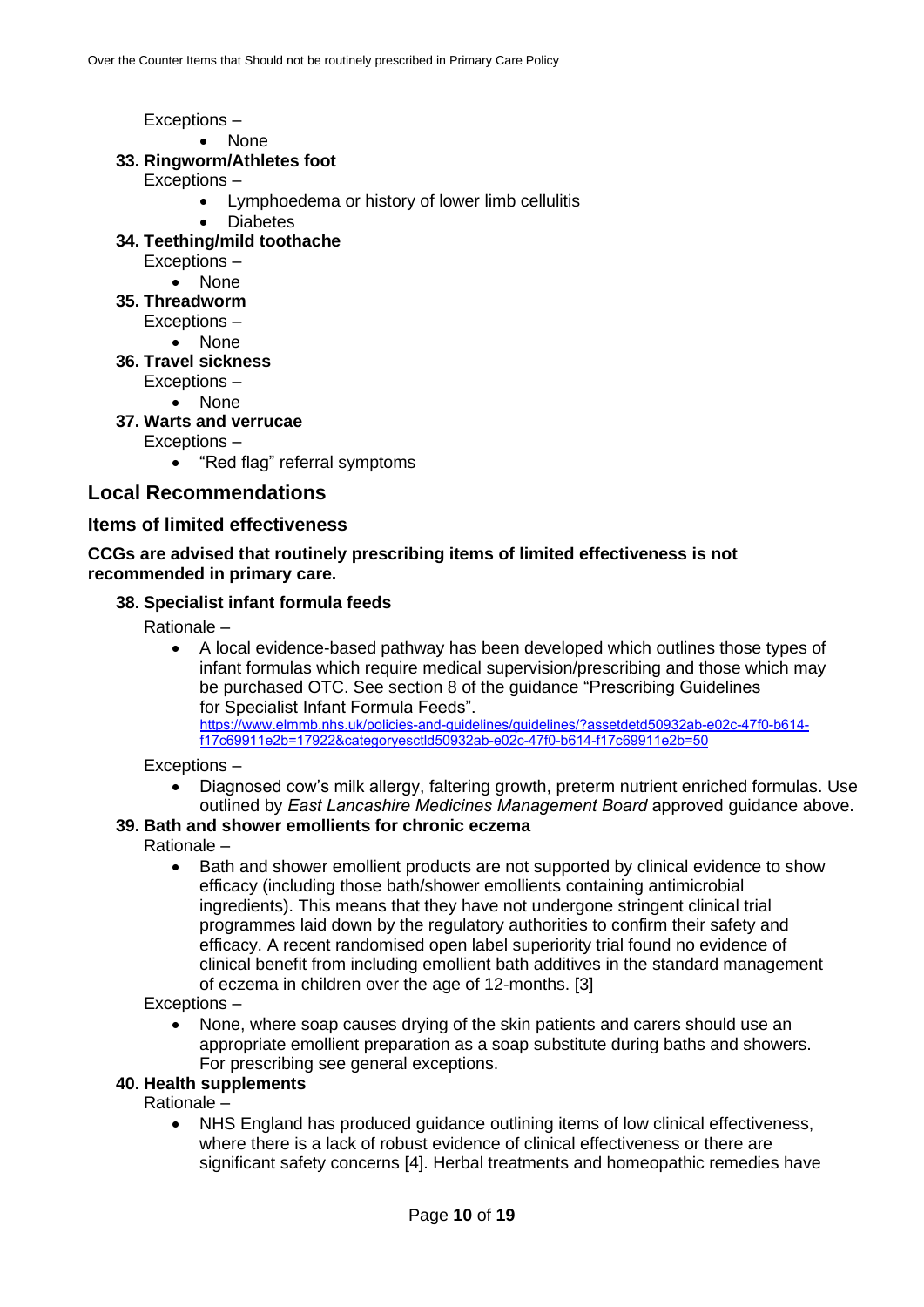been included in the NHS England guidance as products which are not recommended to be prescribed in primary care.

Exception –

• None

#### **Items for minor conditions suitable for self-care**

#### **CCGs are advised that routinely prescribing items for minor conditions suitable for selfcare is not recommended in primary care.**

#### **41. Mild fungal nail infections (treating no more than two nails)**

Rationale –

- In most cases fungal nail infections are not serious and may not cause patients any symptoms. Although some fungal infections can take several months to clear with treatment, other fungal nail infection may resolve without the need for treatment. **Exceptions** 
	- Patients with diabetes.

#### **42. Vaginal and penile thrush**

Rationale –

• Thrush is a common yeast infection that is usually harmless but can be uncomfortable and persistent.

Exceptions –

• Patients experiencing the symptoms of thrush for the first time or unexplained recurrence within 6 months of a previous thrush infection.

#### **43. Vaginal dryness**

Rationale –

- Vaginal dryness is a common problem that many patients have at some point in their lives. There are several ways vaginal dryness can be self-managed. Exceptions –
	- Dryness is due to changes in hormone levels (endogenous or exogenous).
	- Following a surgical procedure (e.g. hysterectomy or gender reassignment procedure)
	- A few weeks of self-management have not helped.
	- Dryness impacting patient's daily life.
	- Patients have unusual discharge or bleeding from their vagina.
	- Patients have bleeding after sex or in between periods.

### **Force**

This policy remains in force until it is superseded by a revised policy or by mandatory NICE guidance relating to the interventions listed, or to alternative treatments for the same conditions.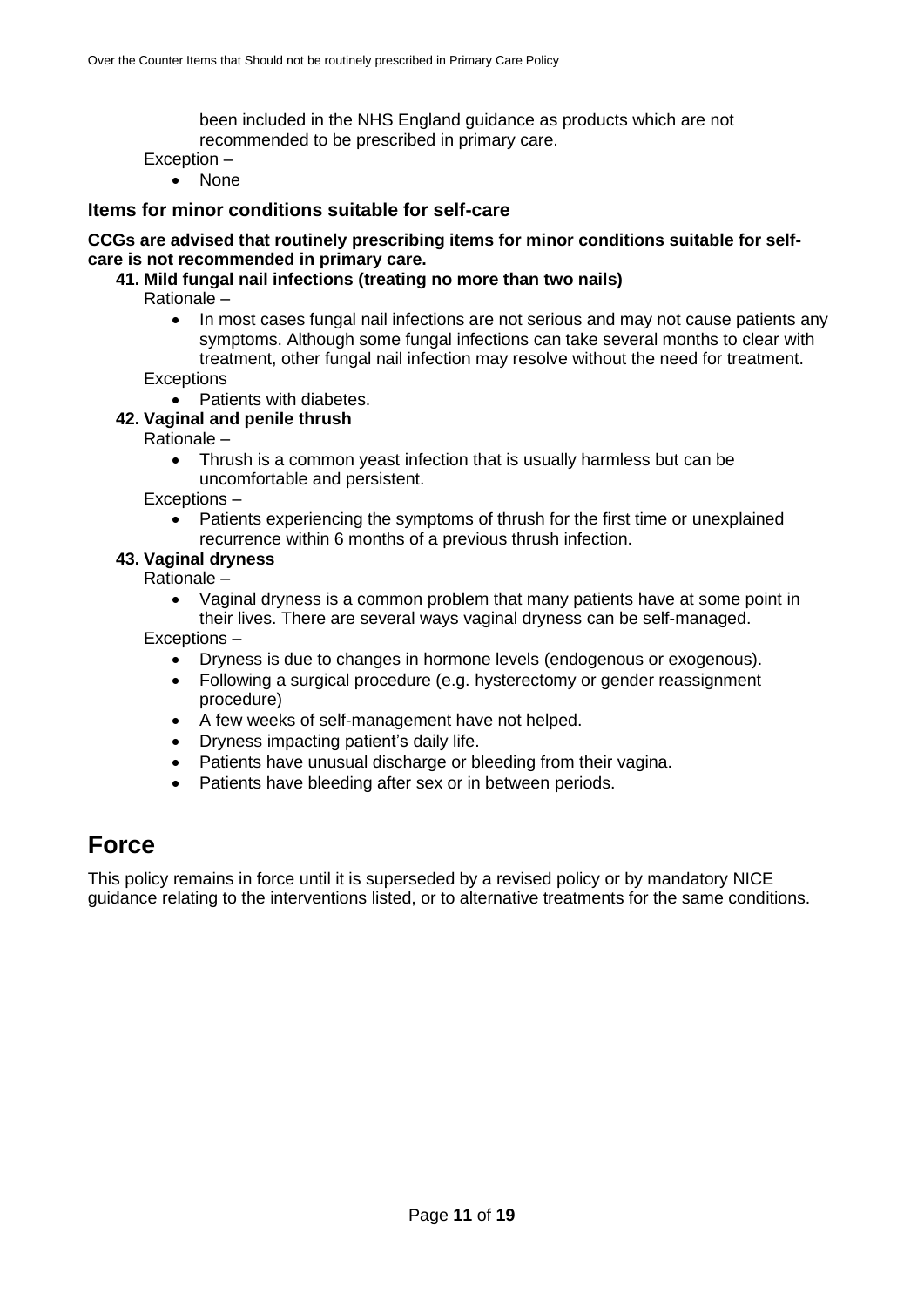# **References**

- [1] N Pillay et al, "The Economic Burden of Minor Ailments on the National Health Service (NHS) in the UK," *Self-Care,* vol. 1, no. 3, pp. 105-116, 2010.
- [2] NHS England, "Conditions for which over the counter items should not routinely be prescribed in primary care: Guidance for CCGs," 29 March 2018. [Online]. Available: https://www.england.nhs.uk/wp-content/uploads/2018/03/otc-guidance-for-ccgs.pdf. [Accessed 21 June 2018].
- [3] M Santer et al, "Emollient bath additives for the treatment of childhood eczema (BATHE) multicentre pragmatic parallel group randomised controlled trial of clinical and cost effectiveness," *British Medical Journal,* vol. 361, p. 1332, 2018.
- [4] NHS England, "Items which should not routinely be prescribed in primary care: Guidance for CCGs," 30 November 2017. [Online]. Available: https://www.england.nhs.uk/publication/itemswhich-should-not-be-routinely-prescribed-in-primary-care-guidance-for-ccgs/. [Accessed 25 June 2018].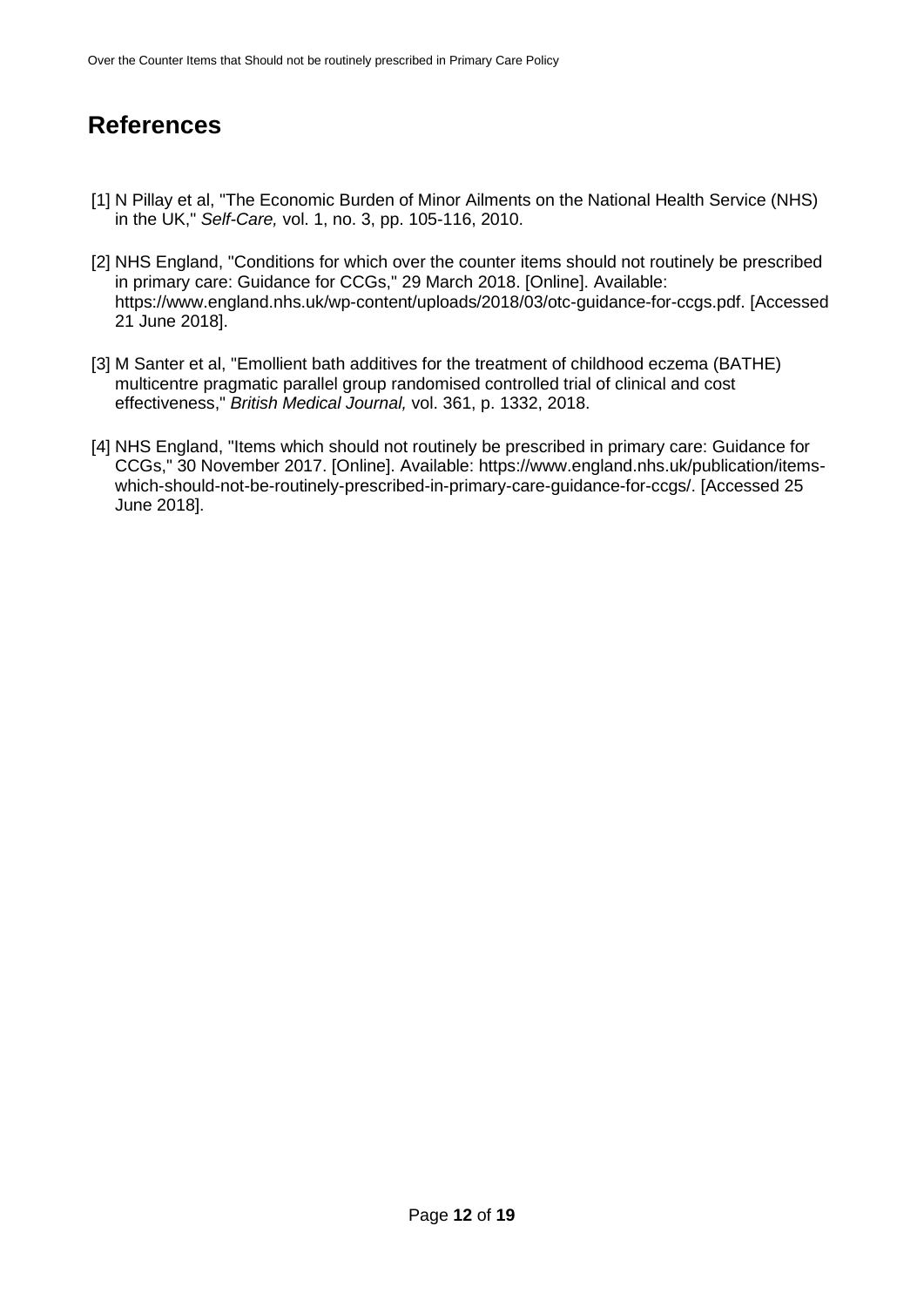### • **Information for Patients**

Your doctor has provided you with this information sheet following a conversation you have had regarding prescriptions and their decision to decline your request for a specific treatment.

Medicines are an integral part of the healthcare that many patients rely on to manage their health conditions.

Local clinicians including GPs and hospital doctors as well as many others work to the *East Lancashire Medicines Board Formulary* **(see http://www.elmmb.nhs.uk** . This provides guidance on medicines that meet local and national guidance and are encouraged to be prescribed locally.

**NHS Blackburn with Darwen and NHS East Lancashire CCGs** supports GP practices in promoting self-care. This is where people have a key role in protecting their own health, choosing appropriate treatments and managing long-term conditions. Self-care is a term used to include all the actions taken by people to recognise, treat and manage their own health.

In order to provide clear guidance for GPs about which treatments should be prescribed on NHS prescriptions, local Clinical Commissioning Groups have worked together with GPs, consultants, pharmacists, patients and carers, to agree that only those treatments that are clinically effective and provide a clear health benefit to patients should be prescribed on NHS prescriptions.

The 'Over the Counter Items that should not Routinely be Prescribed in Primary Care' policy has been adopted by all local GP practices and ratified by the Clinical Commissioning Group for this area.

Part of self-care involves reducing prescribing of medicines and supplies which have a limited or temporary benefit to the patient, or are more suitable for patients to buy over the counter at pharmacies or supermarkets.

In 2017/2018, NHS Blackburn with Darwen and NHS East Lancashire CCGs spent almost £3,500,000 on these medicines and supplies. This money could have been better spent on treating more serious conditions such as cancer and heart disease.

Many treatments and medicines have a clear evidence base that demonstrates that they are clinically effective and therefore will meet a patient's clinical needs. This includes most medicines prescribed by GPs to treat common conditions such as diabetes, asthma and high blood pressure.

- Some preparations do not meet clinical needs and are therefore not included.
- Other treatments do not have sufficient evidence of clinical benefit and are also not included.
- Treatments for the symptoms of some conditions that would naturally resolve themselves and those for minor ailments that can be treated over the counter at pharmacies are also not included.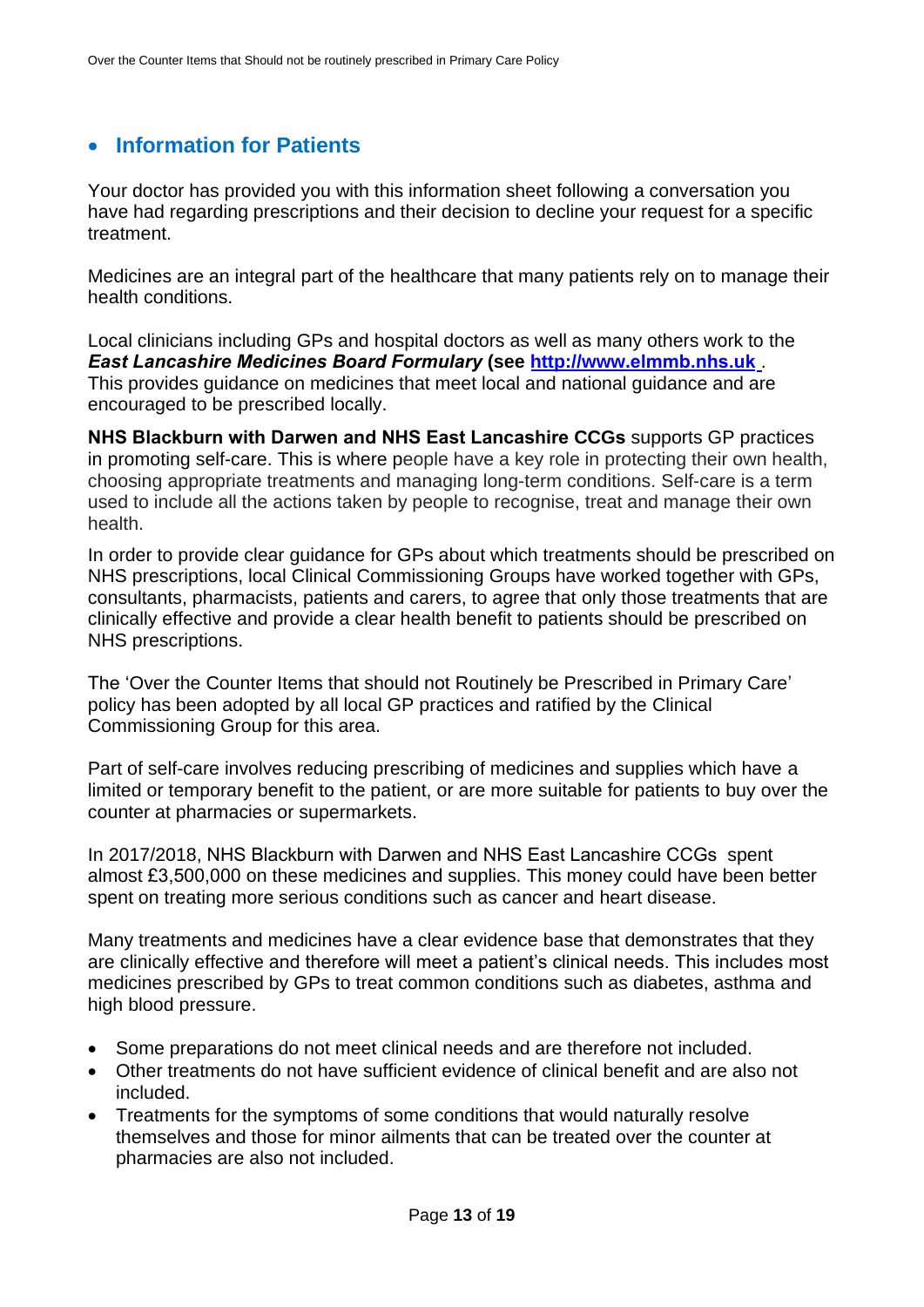Many of these products are low cost and are readily available from pharmacies, along with advice. Some self-care medicines are also available in supermarkets and other shops.

If a treatment you have requested does not meet a clinical need, does not have sufficient evidence of clinical benefit, or if the condition would naturally resolve itself if untreated, then local GP practices will not be able to prescribe it on an NHS prescription. Treatments include the following:

- Pain killers for acute minor aches and pains, including migraine
- Management of coughs and colds, blocked nose, sore throat, including decongestants, nasal drops and inhalations
- Fever, where this has been a small increase in temperature
- Treating acute / non-serious diarrhoea, infrequent constipation and haemorrhoids
- Antihistamines and allergy preparations for non-serious stings and insect bites
- Treatment of head lice infestation using head lice lotions and shampoos
- Treatments of occasional indigestion and heartburn, including that resulting from over-indulgence
- Treatments for oral or vaginal thrush
- Antiperspirants for excess sweating
- Creams, solutions and powders for common mild fungal infections (athlete's foot, fungal nail infections and ringworm)
- Barrier creams and treatments for non-infected, unbroken nappy rash
- Sachets and liquids for treating mild cystitis
- Cream and gels for mild acne
- Ear wax removers and softeners
- Soya based formula milks
- Extensively hydrolysed formula and amino acid formula (in infants without diagnosed cows' milk protein allergy)
- Hay fever preparations, including eye drops for allergies
- Lozenges, throat sprays, mouthwashes and gargles, including treatments for mouth ulcers
- Moisturisers and bath additives for minor dry skin conditions
- Vaginal moisturisers
- Treatments for skin rashes, including mild-moderate eczema and dermatitis
- Treatments for threadworm
- Tonics, vitamins and minerals supplements, herbal and complementary remedies
- Cold sore treatments
- Treatments for eye infections, including uncomplicated conjunctivitis
- Gluten free foodstuffs (\*see separate policy)
- Sun creams / lotions and sunburn remedies
- Teething gels and minor toothaches
- Treatments for infant colic
- Fluoride toothpastes
- Warts and verrucae
- Minor burns and scalds
- Travel sickness tablets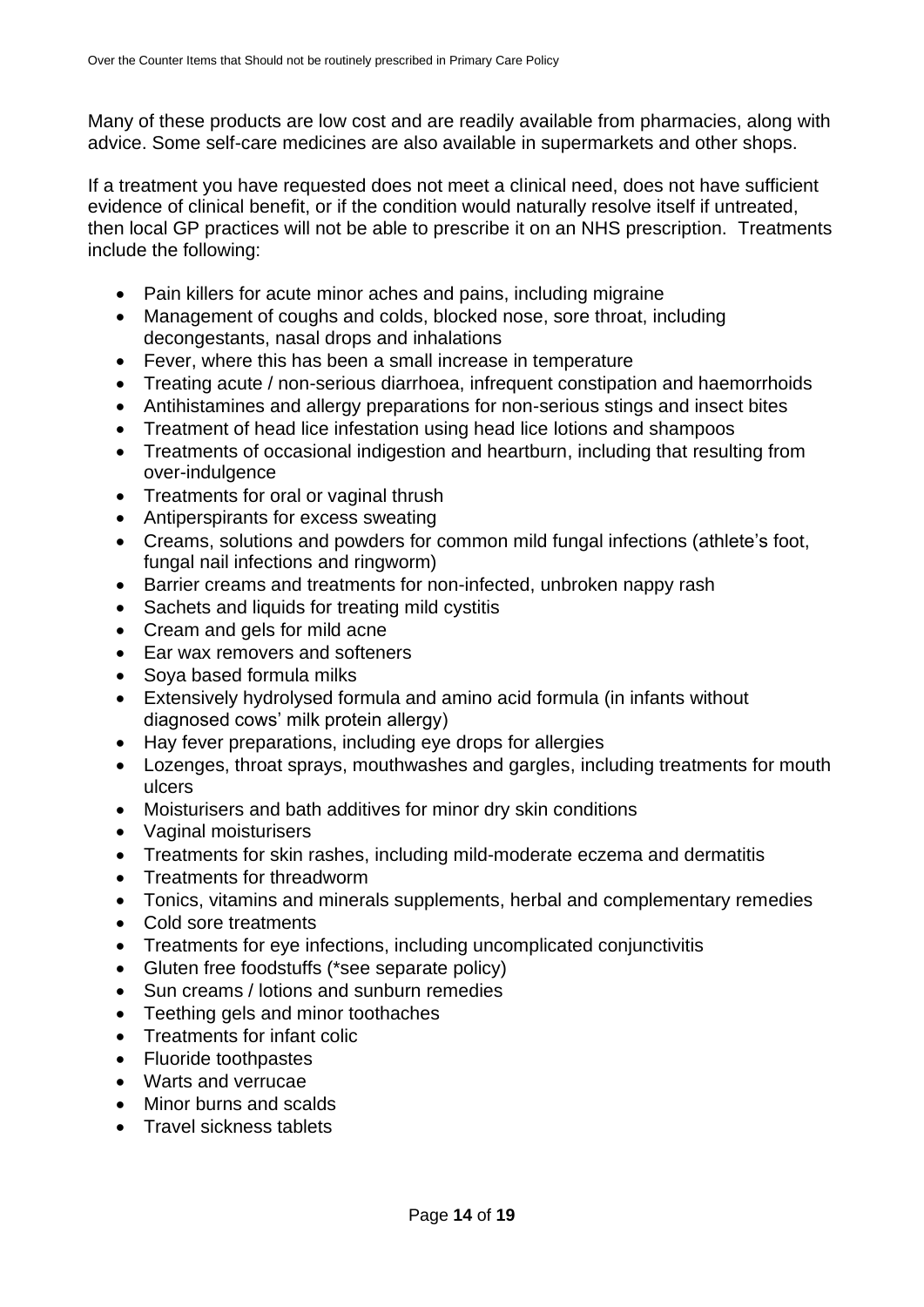You do not need to make an appointment to speak to your pharmacist. Many pharmacies are open in the evenings and at weekends. Any consultation you have with the pharmacist will be confidential and discrete, in a private area of the pharmacy.

Patients can access an increasing range of resources (e.g. pharmacies, NHS111, NHS choices https://www.nhs.uk/pages/home.aspx , Self-care forum http://www.selfcareforum.org ) to support them in treating and managing their own health. In some cases, advice from a pharmacy about a change of diet or alteration of lifestyle may be needed, to prevent further occurrences of self-limiting, minor ailments.

### • **Template Letter for Practices**

#### Dear [**Mr / Mrs Patient**],

I am writing to you as I understand you have requested further information about the changes to the supply arrangements for [**insert name of treatment**].

Medicines are an integral part of the health care that many patients rely on to manage their health conditions and over [**insert number of items**] prescription items are written by local clinicians every year.

Local clinicians, together with patient and carers have worked together to agree that only those treatments that are clinically effective and provide a clear health benefit to patients and are not readily available over the counter should be prescribed on an NHS prescription. This is because NHS resources are limited and we need to make sure that we use them wisely. GPs are still able to prescribe treatments for patients on the NHS in certain scenarios which are outlined in the CCG's 'Over the Counter Items that should not Routinely be Prescribed in Primary Care' policy.

Having evaluated your individual circumstances against guidelines and CCG criteria, your GP has concluded that in the case of [**insert name of treatment**], this treatment does not meet a clinical need / there is insufficient evidence of the clinical benefit of this treatment / your condition would naturally resolve itself without treatment [**delete as appropriate**].

As a result, they are unable to prescribe it for you at this time.

If your clinical circumstances or condition changes, your GP will be happy to consider whether a NHS prescription would be appropriate.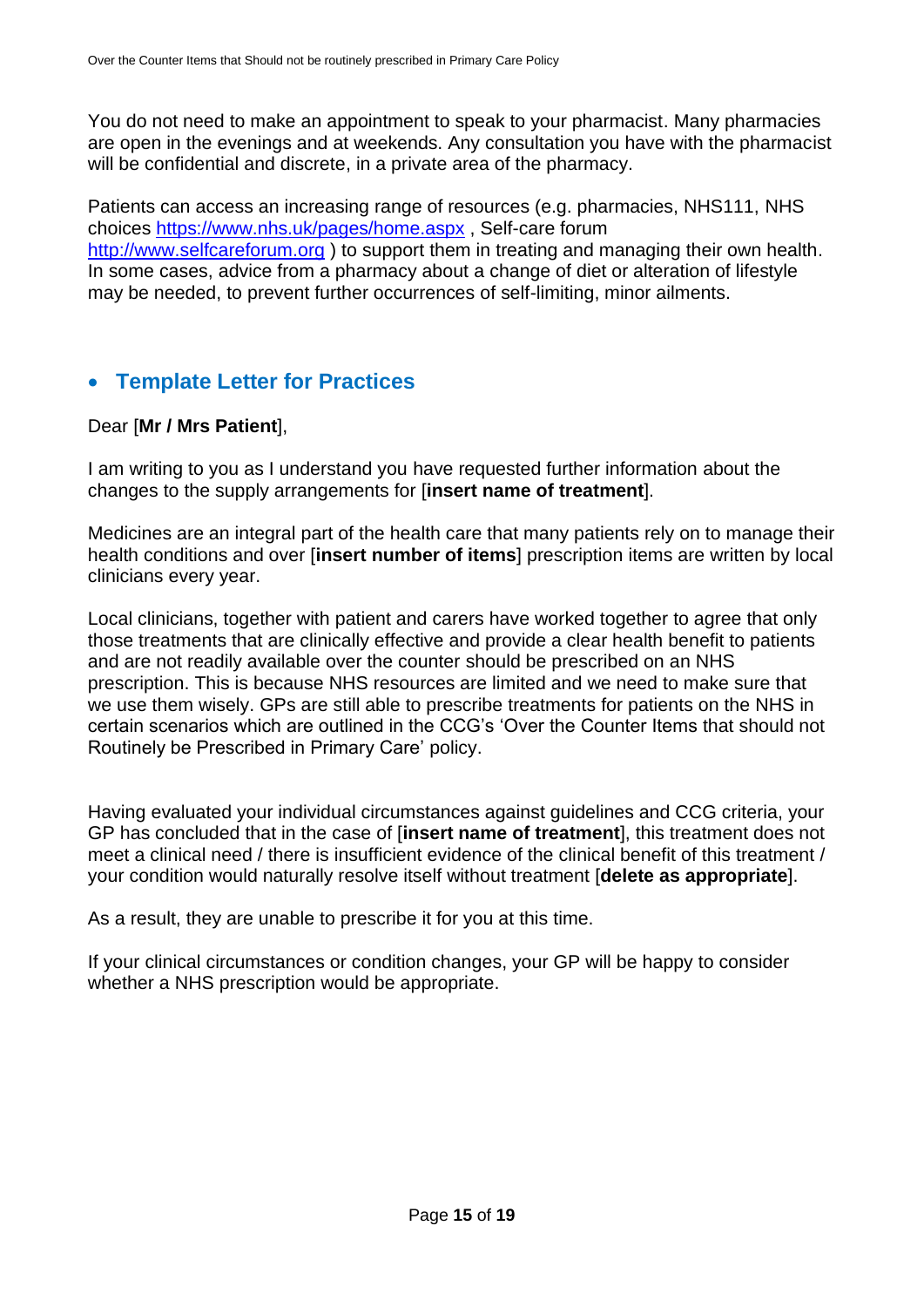# **Appendix 1 – "Red flag" referral symptoms**

| <b>Condition</b>                                    | "Red flag" referral symptoms                                                                                                                                                                                                                                                                                                                                                                                                                                                                                                   |  |
|-----------------------------------------------------|--------------------------------------------------------------------------------------------------------------------------------------------------------------------------------------------------------------------------------------------------------------------------------------------------------------------------------------------------------------------------------------------------------------------------------------------------------------------------------------------------------------------------------|--|
| Sore throat                                         | Sore throat that doesn't improve after a week or does not respond to<br>$\bullet$<br>OTC pain relief.<br>Difficulty breathing, muffled voice or excessive drooling<br>$\bullet$<br>Recurrent sore throat.<br>$\bullet$<br>Sore throat preventing normal functioning or causing excessive<br>$\bullet$<br>anxiety.<br>Where fluid intake is compromised and patient becomes dehydrated<br>$\bullet$<br>Sore throat in patients with weakened immune systems or<br>$\bullet$<br>accompanied by a very high temperature or fever. |  |
| Infrequent cold sores<br>of the lip                 | Cold sores not healing within 10 days<br>$\bullet$<br>Very large or painful cold sores<br>$\bullet$<br>Diagnostic uncertainty<br>$\bullet$<br>Swollen painful gums or sores in the mouth<br>$\bullet$<br>Cold sores in pregnancy<br>$\bullet$                                                                                                                                                                                                                                                                                  |  |
| Conjunctivitis                                      | Pain inside the eye<br>$\bullet$<br>Sensitivity to light<br>$\bullet$<br>Visual disturbances<br>$\bullet$<br>Intense redness in one or both eyes<br>$\bullet$                                                                                                                                                                                                                                                                                                                                                                  |  |
| Cough, colds and<br>nasal congestion                | High temperatures (above 39°C)<br>$\bullet$<br>Confusion or disorientation<br>$\bullet$<br>Sharp chest pain<br>٠<br>Blood stained phlegm<br>$\bullet$<br><b>Breathing difficulties</b><br>٠<br>Marked inflammation of the glands in the neck and/or armpit<br>$\bullet$<br>Symptoms that persist for longer than 3 weeks<br>٠                                                                                                                                                                                                  |  |
| Cradle cap<br>(Seborrhoeic<br>dermatitis - infants) | Itchy, bleeding or inflamed cradle cap<br>$\bullet$<br>Cradle cap spreading to the face or body<br>$\bullet$                                                                                                                                                                                                                                                                                                                                                                                                                   |  |
| Haemorrhoids                                        | Rectal bleeding<br>$\bullet$<br>Symptoms which don't improve; or cause pain<br>٠                                                                                                                                                                                                                                                                                                                                                                                                                                               |  |
| Infant colic                                        | Weak, high pitched or continuous cry and/or seems floppy when<br>$\bullet$<br>picked up<br>Refusing feeds<br>$\bullet$<br>Vomiting green fluid or has blood in poo<br>$\bullet$<br>Fever (38°C or above if less than three months old or 39°C and<br>$\bullet$<br>above older than three months)<br>Bulging fontanelle or seizures<br>$\bullet$<br>Breathing quickly or grunting while breathing<br>٠<br>Blue, blotchy or very pale skin<br>$\bullet$                                                                          |  |
| Mild cystitis                                       | Symptoms that don't start to improve within a few days<br>$\bullet$<br><b>Recurrent cystitis</b><br>$\bullet$<br>Blood in the urine, fever or loin pain<br>$\bullet$<br>Pregnant women, men or children exhibiting symptoms of cystitis<br>$\bullet$                                                                                                                                                                                                                                                                           |  |
| Dandruff                                            | Very severe or very itchy dandruff<br>$\bullet$<br>Red or swollen scalp<br>Weakened immune system                                                                                                                                                                                                                                                                                                                                                                                                                              |  |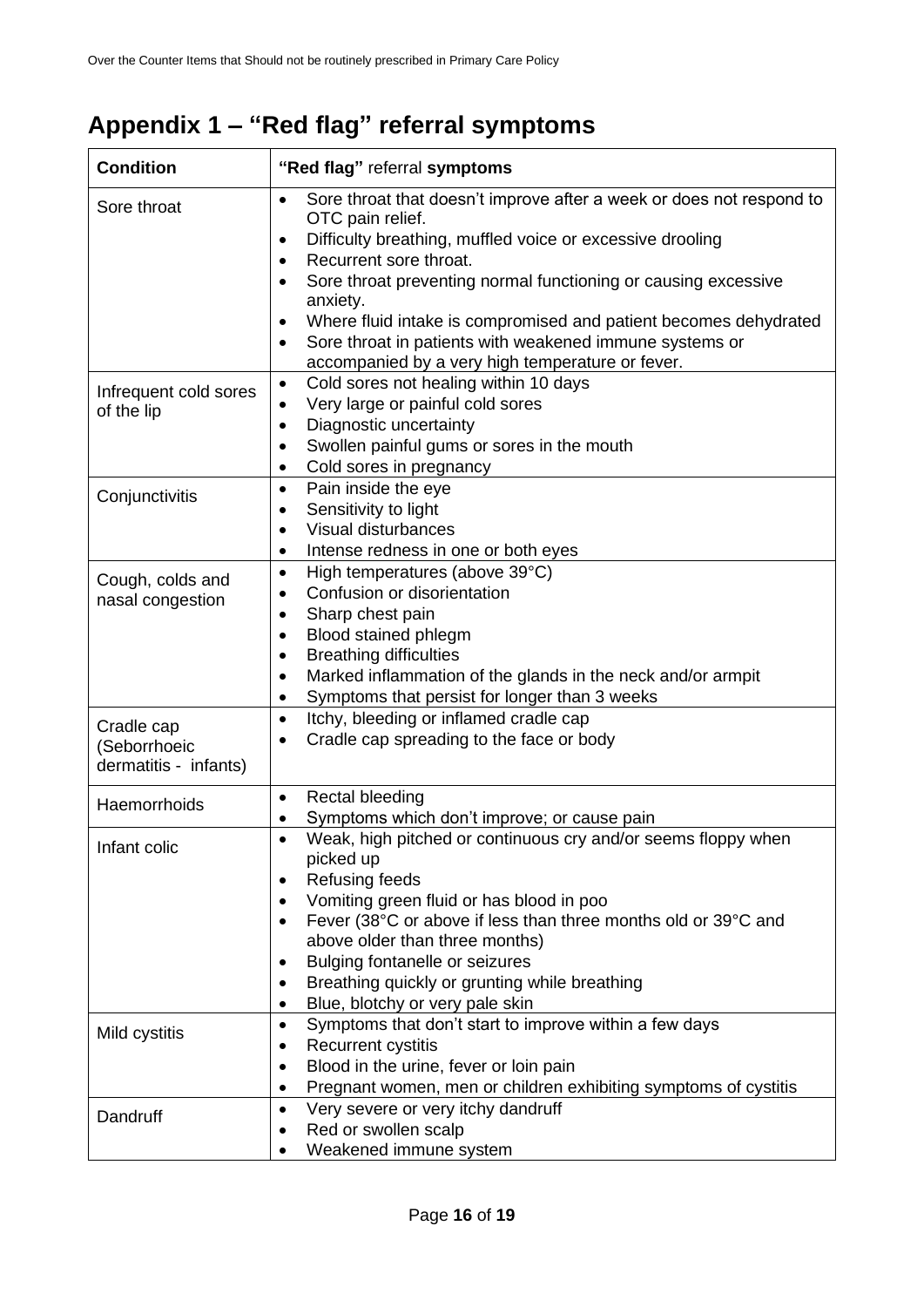| Diarrhoea           | Signs of dehydration<br>٠                                                                          |
|---------------------|----------------------------------------------------------------------------------------------------|
|                     | Associated vomiting and inability to keep fluid down<br>$\bullet$                                  |
|                     | Bloody diarrhoea or rectal bleeding<br>$\bullet$                                                   |
|                     | Accompanying green or yellow vomit<br>$\bullet$                                                    |
| Earwax              | Badly blocked ear with complete loss of hearing in the affected ear/s<br>$\bullet$                 |
|                     | Symptoms suggestive of more serious condition/infection e.g. high<br>$\bullet$                     |
|                     | fever (39°C and above) or seizures, fluid leaking from the ear,                                    |
|                     | sickness/dizziness, confusion/slurred speech, stiff neck or sensitivity                            |
|                     | to light.                                                                                          |
| Indigestion and     | Severe, persistent (longer than three weeks), worsening and<br>$\bullet$                           |
| heartburn           | unexplained pain in the upper abdomen (particularly if accompanied                                 |
|                     | with chest pain, breathlessness, sweating, nausea or vomiting)                                     |
|                     | Blood or dark lumps in vomit (like coffee grounds)<br>٠<br>Dark (like tar) stools or feeling faint |
|                     | $\bullet$<br>Swallowing difficulties or significant unintentional weight loss                      |
|                     | $\bullet$<br>Patients over 55 years old<br>$\bullet$                                               |
|                     | Blood in the faeces<br>$\bullet$                                                                   |
| Infrequent          | Unexpected weight loss and tiredness<br>$\bullet$                                                  |
| constipation        | Distended abdomen and/or vomiting<br>$\bullet$                                                     |
|                     | Patients over 50 years old experiencing constipation symptoms for<br>$\bullet$                     |
|                     | the first time                                                                                     |
|                     | Migraines that worsen or become more frequent<br>$\bullet$                                         |
| Infrequent migraine | Vomiting and high fever<br>$\bullet$                                                               |
|                     | Stiff neck or drowsiness<br>$\bullet$                                                              |
|                     | Following a head injury<br>٠                                                                       |
|                     | Headaches that prevent sleep or cause awakening from sleep<br>٠                                    |
|                     | Headache that are worse on coughing, laughing, straining, bending<br>$\bullet$                     |
|                     | or lying down                                                                                      |
|                     | Changes to speech, personality, weakness, numbness or dizziness<br>٠                               |
|                     | Rapidly developing severe headache<br>$\bullet$                                                    |
|                     | Sensitivity to light, blind spots or eye discomfort<br>$\bullet$                                   |
| Insect bites and    | Bites or stings on in the mouth, throat or near the eyes<br>$\bullet$                              |
| stings              | Symptoms of infection e.g. large red/swollen area (10cm or more)<br>$\bullet$                      |
|                     | around the bite, pain, pus, hot to the touch                                                       |
|                     | Symptoms of more widespread infection (fever, swollen glands)<br>٠                                 |
| Mild dry skin       | Dry skin affecting sleep or impairing social activity e.g. swimming<br>٠                           |
|                     | Infected dry skin (cracked, weeping and painful dry skin)<br>$\bullet$                             |
|                     | <b>Blistery rash</b><br>$\bullet$                                                                  |
|                     | Dry skin that is spreading over large areas<br>٠                                                   |
| Sun burn            | Sunburn over a large area<br>$\bullet$                                                             |
|                     | Severe sunburn leading to blistering or swelling<br>$\bullet$                                      |
|                     | Chills, fever, dizziness, headaches and nausea<br>$\bullet$                                        |
| Warts and verrucae  | Wart that bleed or change in how they look<br>$\bullet$                                            |
|                     | Very large or painful wart or verrucae<br>$\bullet$                                                |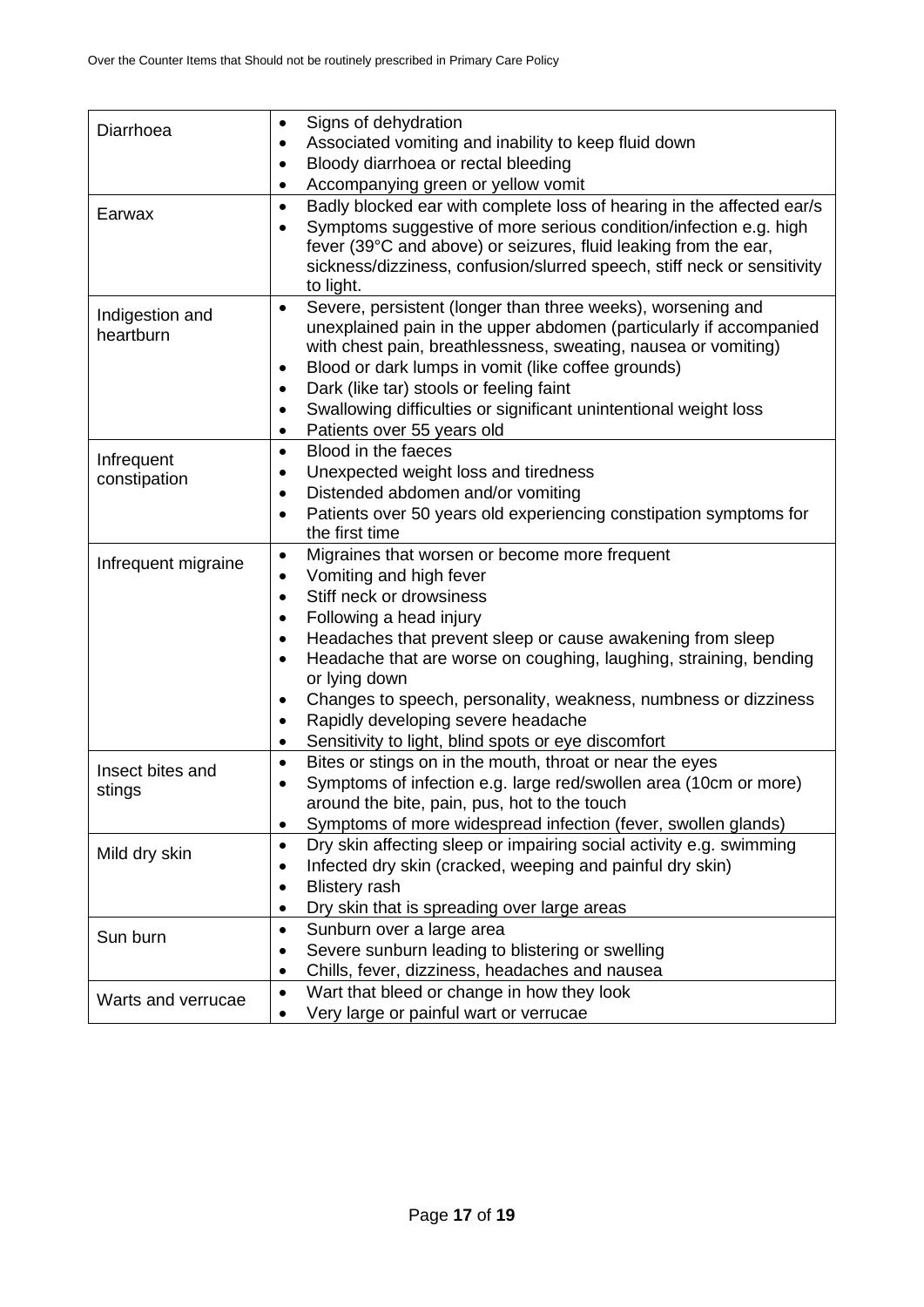## **Appendix 2 – Example products for conditions or over the counter items that could be restricted**

NB the products highlighted below are included for illustration purposes only. This guidance focuses on prescribing restrictions for the conditions identified.

| <b>Condition/Item</b>          | <b>Example products</b>                                                                                                                                                                                                                                                 |
|--------------------------------|-------------------------------------------------------------------------------------------------------------------------------------------------------------------------------------------------------------------------------------------------------------------------|
| <b>Vitamins and minerals</b>   | Haliborange; Sanatogen; Fruitivits; Spatone; Seven Seas; Vita-E; Osteocaps vega; Osteocare<br>premier; Redoxon; Centrum; Eye-Q; Natravits, Icaps, Ocuvite products, Preservision                                                                                        |
| Acute sore throat              | products, Visionace, Vitalux-plus<br>AAA sore throat spray; Difflam products; Covonia products; Deqadin; Ultra chloraseptic;                                                                                                                                            |
| Cold sores                     | Dequaspray; Tyrozets; Merocaine; Strepsils products; Merocets; Bradasol<br>Cymex Ultra; Virasorb; Lypsyl; Zovirax, Blistex, Compeed, Fenistil                                                                                                                           |
|                                | Brochlor; Golden Eye; Optrex Infected Eye;                                                                                                                                                                                                                              |
| Conjunctivitis                 | Codeine linctus; pholcodine linctus, simple linctus, menthol & eucalyptus inhalation;                                                                                                                                                                                   |
| Coughs and colds and           | xylometazoline nasal products; Otradrops; Otrivine products; Sudafed products; Galpseud                                                                                                                                                                                 |
| nasal congestion               | products; pseudoephedrine products, nasal saline products (e.g.Sterimar).                                                                                                                                                                                               |
| Cradle Cap                     | Dentinox shampoo, Loyon Cream, Colief Baby Scalp Oil                                                                                                                                                                                                                    |
| Haemorrhoids                   | Anusol, Preparation H, Germoloids                                                                                                                                                                                                                                       |
| <b>Infant Colic</b>            | Detinox, Infacol, Colief, Woodwards Gripe Water                                                                                                                                                                                                                         |
| <b>Mild Cystitis</b>           | CanesOasis, Cymalon, Cystopurin                                                                                                                                                                                                                                         |
| <b>Contact dermatitis</b>      | Hc45, Eumovate, Emollients                                                                                                                                                                                                                                              |
| Dandruff                       | Alphosyl 2-in-1 shampoo; Capasal shampoo; Ceanel concentrate shampoo; Psoriderm scalp<br>lotion; T/Gel shampoo Bezalkonium chloride 0.5% shampoo (including Dermax); E45 dry<br>scalp shampoo; Ketoconazole 2% shampoo (including Dandrazol, Ketopine, Nizoral); Selsun |
| Diarrhoea (adults)             | Dioralyte, Electrolade, ORS, Immodium                                                                                                                                                                                                                                   |
| Dry eye/sore eye/eye           | Hypromellose, Snotears, Lacrilube, Liquifilm, Tears Naturale, Xailin Night Ointment,<br>Blephaclean eye lid wipe; Lid-care eye lid wipe; Optrex; Supranettes; Refresh unit-dose                                                                                         |
| care                           | ophthalmic solution; sterile eye cleaning wipes                                                                                                                                                                                                                         |
| Earwax                         | Almond Oil; Cerumol; EarCalm; Waxsol; Molcer; Otex; Exterol; Sodium Bicarbonate                                                                                                                                                                                         |
| <b>Excessive sweating</b>      | Driclor, Odaban, Anhydrol Forte                                                                                                                                                                                                                                         |
| <b>Head Lice</b>               | Derbac-M, Hedrin, Lyclear                                                                                                                                                                                                                                               |
| Indigestion and heartburn      | Gavilast, Gaviscon, Nexium Control, Peptac, Zantac                                                                                                                                                                                                                      |
| Infrequent constipation        | Dulcolax, Fybogel, Lactulose, Senna                                                                                                                                                                                                                                     |
| Infrequent migraine            | Buccastem-M, Imigran recovery, Migraleve                                                                                                                                                                                                                                |
| Insect bites and stings        | Anthisan, Eurax, Hc45, antihistamine tablets/liquids                                                                                                                                                                                                                    |
| Mild acne                      | Acnecide, Freederm, Panoxyl                                                                                                                                                                                                                                             |
| Mild dry skin                  | Emollients                                                                                                                                                                                                                                                              |
| Sunburn/sun protection         | After Sun products, Soleve, Ambre Solaire products; Anthelios products; Delp products;                                                                                                                                                                                  |
|                                | Riemann P20 products; Sunsense products; Uvistat products<br>Antihistamines, Opticrom, Nasal steroid sprays, nasal saline products (e.g. Sterimar).                                                                                                                     |
| Mild to moderate hay<br>fever  |                                                                                                                                                                                                                                                                         |
| Minor burns and scalds         | Acriflex, Savlon, Sudocrem                                                                                                                                                                                                                                              |
| Minor conditions               | Paracetamol tablets and liquid, Ibuprofen tablets and liquids, topical NSAIDs, rubefacients,                                                                                                                                                                            |
| associated with pain           | cooling gels                                                                                                                                                                                                                                                            |
| Mouth ulcers                   | Corsodyl mouthwash, Difflam Oral rinse, Bonjela, Anbesol,                                                                                                                                                                                                               |
| Nappy cream                    | Conotrane, Drapolene, Metanium, Sudocrem                                                                                                                                                                                                                                |
| Prevention of dental           | Duraphat, Fluorigard,                                                                                                                                                                                                                                                   |
| caries                         |                                                                                                                                                                                                                                                                         |
| Ringworm/ athlete's foot       | Canesten, Daktarin creams and sprays, Lamisil, Scholl                                                                                                                                                                                                                   |
| Teething/mild toothache        | Anbesol, Calgel, clove oil, Orajel, analgesics                                                                                                                                                                                                                          |
| Threadworms                    | Ovex, Pripsen                                                                                                                                                                                                                                                           |
| <b>Travel Sickness Tablets</b> | Avomine, Joy-Rides, Kwells, Phergan, Stugeron                                                                                                                                                                                                                           |
| Warts and verrucae             | Bazuka, Compound W, Scholl removal gel, Salicylic acid plasters, Freeze treatments                                                                                                                                                                                      |
| Bath and shower                | Aveeno, Cetraben, Dermalo, Doublebase, E45, Hydromol, Oilatum, QV, Zerolatum                                                                                                                                                                                            |
| emollients                     |                                                                                                                                                                                                                                                                         |
| Specialist infant formulas     | Nutriprem 2, Nutramigen Lipil, Aptamil Pepti, Pepti Junior, Althera, Similac Alimentum,                                                                                                                                                                                 |
|                                | Neocate LCP, Nutramigen AA, Alfamino, SMA LF, Enfamil O-Lac, Aptamil lactose free                                                                                                                                                                                       |